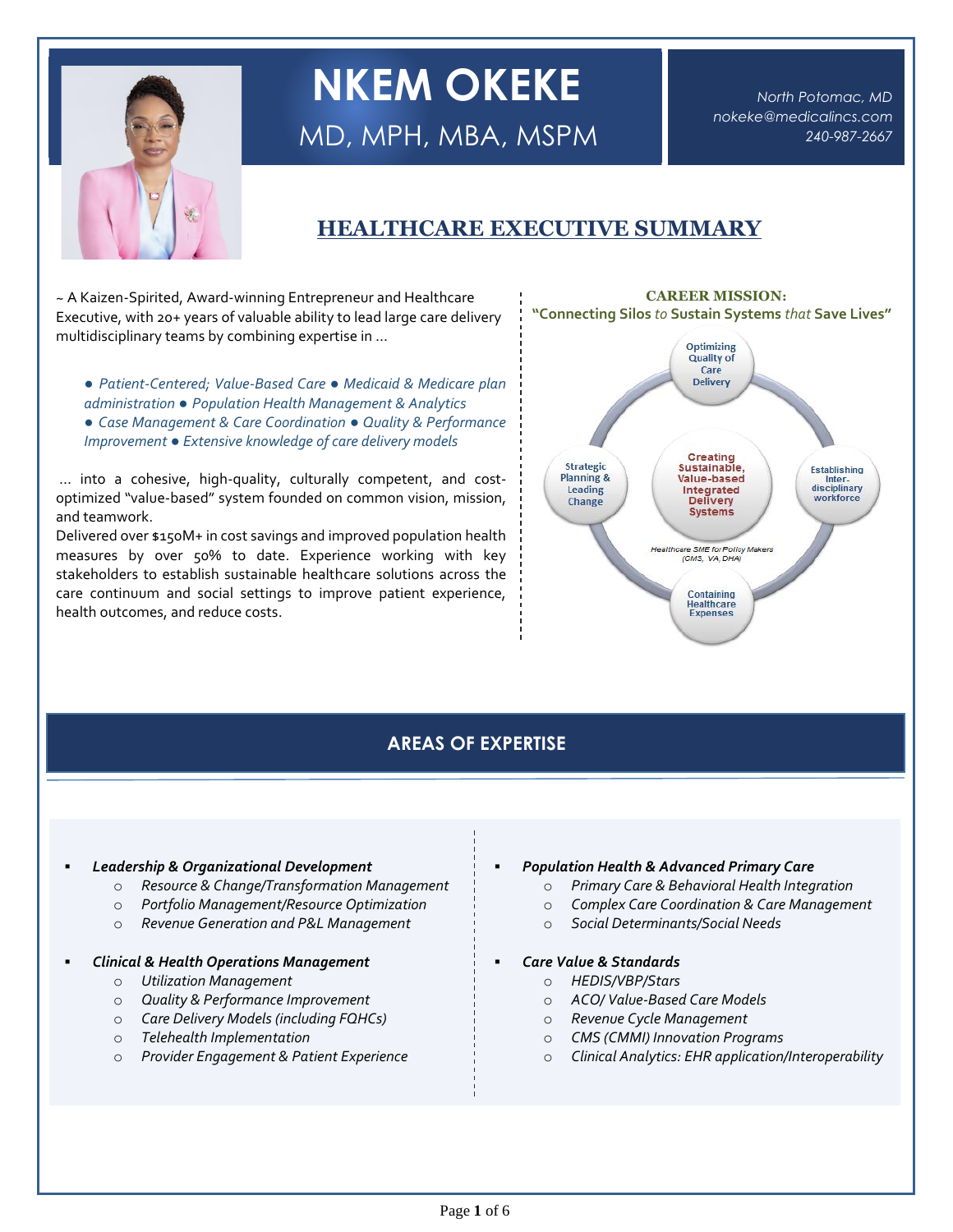## **EXPERIENCE**

| <b>Experience Highlights</b>                                                                                            | <b>Area of Expertise</b>                                                                                                                                | Yrs.  | <b>Selected Management Accomplishments</b>                                                                                                                                                                                                                                                                                                                                                                                                                                                                                               |
|-------------------------------------------------------------------------------------------------------------------------|---------------------------------------------------------------------------------------------------------------------------------------------------------|-------|------------------------------------------------------------------------------------------------------------------------------------------------------------------------------------------------------------------------------------------------------------------------------------------------------------------------------------------------------------------------------------------------------------------------------------------------------------------------------------------------------------------------------------------|
| <b><i><u></u></i></b> medicalincs                                                                                       | A. Executive experience<br>running enterprise<br>operations - by advancing                                                                              | $15+$ | CEO, Medicalincs - Award-winning healthcare consulting firm<br>providing population health management services, health IT support,<br>and State-wide Primary Care Transformation                                                                                                                                                                                                                                                                                                                                                         |
| <b>IOHNS HOPKINS</b><br>U.S. Department<br>of Veterans Affairs<br>OHNS HOPKINS<br>Booz   Allen   Hamilton<br><b>CMS</b> | human-centered effective<br>& efficient system.<br><b>B.</b> Business process<br>leadership experience to<br>ensure company growth<br>and profitability | $17+$ | COO/EVP, MSLLC - Established a new line of business (Care<br>Transformation Organization - CTO) & implemented innovative<br>patient engagement technology. The CTO serves practices<br>participating in the Maryland Primary Care Program (for 8 years:<br>2019 - 2026). CTO is a new ACO-like entity funded by CMS.<br>Special Projects Director/Executive Consultant to the CEO, Priority<br>Partners MCO – Stood up the cost-containment hub for an integrated,<br>patient-centered care through a system that optimizes both quality |
| <b>KAISER</b><br>$\Box \rangle = / \pm \epsilon$<br><b>PERMANENTE</b><br>Management<br>Solutions, LLC                   | C. Develop strategic<br>relationships with industry<br>leaders & oversee client<br>satisfaction efforts                                                 | $17+$ | and costs. Achieved a 2:1 return on investment by year 2, and<br>currently at $>4.1$ ; with close to \$\$25 M is cost savings till date<br>Recognized by peers & State Health Department leadership as a<br>leader and resource for care transformation. Appointed by the<br>Secretary of Health to serve on the State's Advisory Council for care<br>transformation.                                                                                                                                                                    |
| <b>MARYLAND</b><br>Department of Health<br>CONSOCIATOR<br>MYTLE HEALTH                                                  |                                                                                                                                                         |       | Regional Telemedicine Coordinator at Kaiser Permanente - Led team<br>to identify and implement innovative technology solutions, contributing<br>to 20% growth in Telehealth solutions and related expense reduction<br>of \$5 million & a 15% improvement in efficiency of delivery services                                                                                                                                                                                                                                             |
| SELECTED AFFLIATIONS   BOARDS<br>VBI                                                                                    | D. Lead enterprise-wide<br>culture transformation &<br>ensure staff well-being                                                                          | $14+$ | Portfolio Lead in the VA Community Care Program - Championed<br>development of innovative solutions; saving the VA at least \$2M<br>dollars per year (across 4 VISNs). Primary & Specialty Care Team<br>Lead for DHA High Reliability Organization Program - Advised<br>Leadership team on innovative solutions to improve access and                                                                                                                                                                                                    |
| Forbes   Councils<br><b>NWA</b><br>Women<br><b>Presidents</b><br><b>BLACK WOMEN'S</b><br>Organization                   | <b>E.</b> International Experience<br>& Public Health Expert                                                                                            | $20+$ | delivery efficiency<br>Faculty Lead, National Learning Network in the CMS CPC+ Program<br>- Led development of implementation and learning program;<br>contributing to successful nationwide implementation of the                                                                                                                                                                                                                                                                                                                       |
| <b>SHE CAN</b><br>ompton                                                                                                | F. Board & Advisory<br>Experience                                                                                                                       | 4+    | Comprehensive Primary Care Plus (CPC+) Program - for over 2000<br>primary care practices nationwide.<br>Board/Advisory Council Member. Lasell Village   Black Women's                                                                                                                                                                                                                                                                                                                                                                    |
|                                                                                                                         |                                                                                                                                                         |       | Health Initiative   Maryland Department of Health   WBL   WBC                                                                                                                                                                                                                                                                                                                                                                                                                                                                            |

## **EXECUTIVE HIGHLIGHTS**

#### ❖ **Medicalincs, Silver Spring, MD --------------------------------------------------------------------------------------------** *2017 - Present*

*Medicalincs is a healthcare advisory & management services firm that supports health organizations(Payers & Providers) to improve organizational performance – by providing value-add, human-centered, integrated, managed care solutions. We have significantly improved population health outcomes, cost savings and ROI for our clients. Medicalincs has also built-in capacity to provide patient care management services for multi-population cohorts – to improve & maintain optimal quality of care and living.*

#### ➢ **FOUNDER/CHIEF EXECUTIVE OFFICER (Aug 2017 - Present)**

Founded an independent healthcare consulting firm with the flexibility to support senior healthcare leaders in areas of subject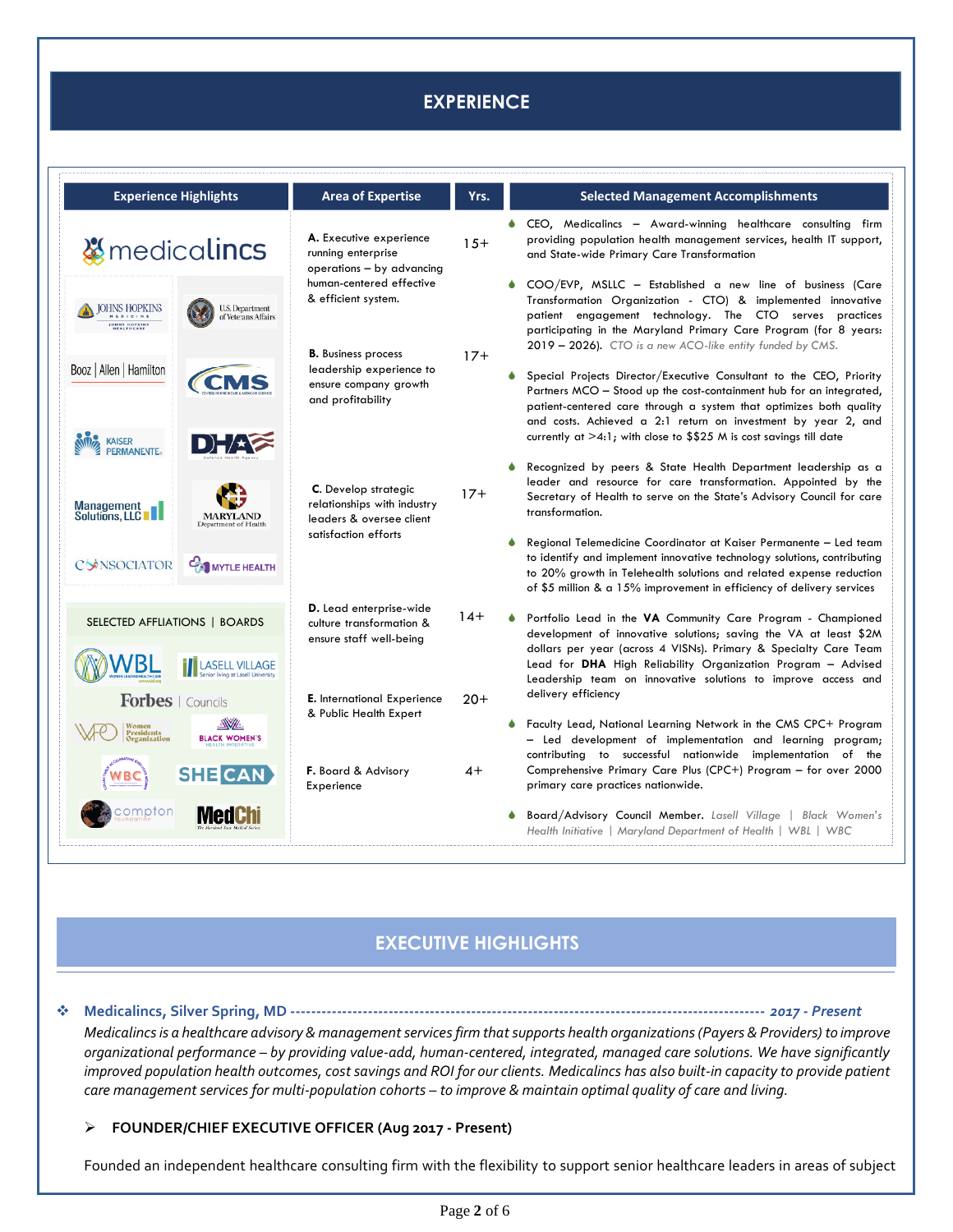matter expertise which include: Primary Care Practice transformation, Population and community health, Care Management & Care Coordination, Delivery reform – centered on high-performing team-based primary care (patient-centered medical homes, health homes), Payment reform, value-based purchasing, Patient/consumer engagement, Behavioral health integration, Program evaluation & Analytics, and Health information technology. Provide services leverage our population health IT platform – Cordinnate.

**Enduring Contributions**: Catalyst for connecting Federal, State, and Commercial healthcare leaders to initiate negotiations to review & modify policies to promote expansion of primary care transformation efforts; particularly in the State of Maryland. Championed evaluation of FQHC quality improvement program with favorable results that influenced board support for continually funding and sustainment. Provided training for Maryland State Practice Coaches; equipping them with needed skills to support Primary Care Practices to improve quality of care delivery & health outcomes. Currently lead a team of expert to develop and conduct State-wide provider training on advanced primary care (care coordination & population health management) for MDPCP Practices – to improve patient health outcome & experience. Continued support with oversight of population health programs for Medicaid Health Plan.

#### *Selected Accomplishments:*

#### **Centers for Medicare & Medicaid (CMS)**

➢ **MDPCP Healthlincs Care Transformation Organization (CTO)** *(Dec. 2019 – Present)*: Medicalincs acquired this new line of business (CTO) – that supports primary care practices participating in the Maryland Primary Care Program Model (MDPCP) with care transformation implementation. The Team received CMS recognition for active participation in the MDPCP learning network

#### **Maryland Department of Health (MDH)**

- ➢ **MDPCP PMO PRINCIPAL/SUBJECT MATTER EXPERT** *(Oct 2018 – 2019)*: Serve as a trusted strategic leader for the MDPCP PMO Leadership to stand up the MDPCP program. Successfully lead a team of experts to facilitate comprehensive training on the Maryland Primary Care Program Model (MDPCP), Practice Transformation, & Care Management& Care Coordination - for State Department Practice Transformation Coaches, & Maryland Primary Care Practices' Providers. Team achieved a Achieved a 35% increase in knowledge gain & 80% readiness level to apply knowledge gained
- ➢ **REM PROGRAM CARE MANAGEMENT PROVIDER** *(Jan 2019 Present):* Medicalincs serves as the sole care management provider (with The Coordinating Center) for the Maryland Rare and Expensive Case Management (REM) Program – a fee for service alternative to HealthChoice Managed Care Organization (MCO) participation for recipients with specified rare and expensive conditions.

#### **Johns Hopkins Healthcare – Priority Partners MCO**

#### ➢ **EXECUTIVE CONSULTANT to the CEO** *(Apr 2016 – Present)*

- Transitioned to provide subject matter expert consultant for PPMCO CEO on health plan profitability, population health management initiatives, and alignment with the Maryland Total Cost of Care. This involves - facilitating legal, financial, and strategic negotiations of related contracting opportunities and ensuring compliance through review of reported measurable improvements in performance, service utilization & revenue generation that enable leadership decision-making for both in-year and out-year strategic planning.
- Support with providing oversight for cost-containment initiatives for 7 partner FQHCs in PPMCOs provider network; aligned with application of MOU funding (and FQHC funding from other sources). Oversaw and developed evaluation report with actionable recommendations & insights for board review and improve plan operational efficiencies.

#### ❖ **Management Solutions, LLC, Washington, DC ------------------------------------------------------------------------- 2018 - 2019**

*Management Solutions, LLC (MSLLC) is a national award-winning management services firm that specializes in improving organizational performance through proven sustainable solutions. MSLLC Healthcare partners with payers, providers, and integrated delivery networks (IDNs) to improve performance in delivering patient-centered, value-based care. Our tailored solutions help improve patient experience, clinical quality outcomes, provider satisfaction, while reducing cost of care. We have supported 19,000+ providers serving over 8 million patients.* 

- ➢ **CHIEF OPERATING OFFICER – (Feb 2018 – Apr 2019)**
- ➢ **PHYSICIAN EXECUTIVE ADVISOR (May 2019 – Dec 2019)**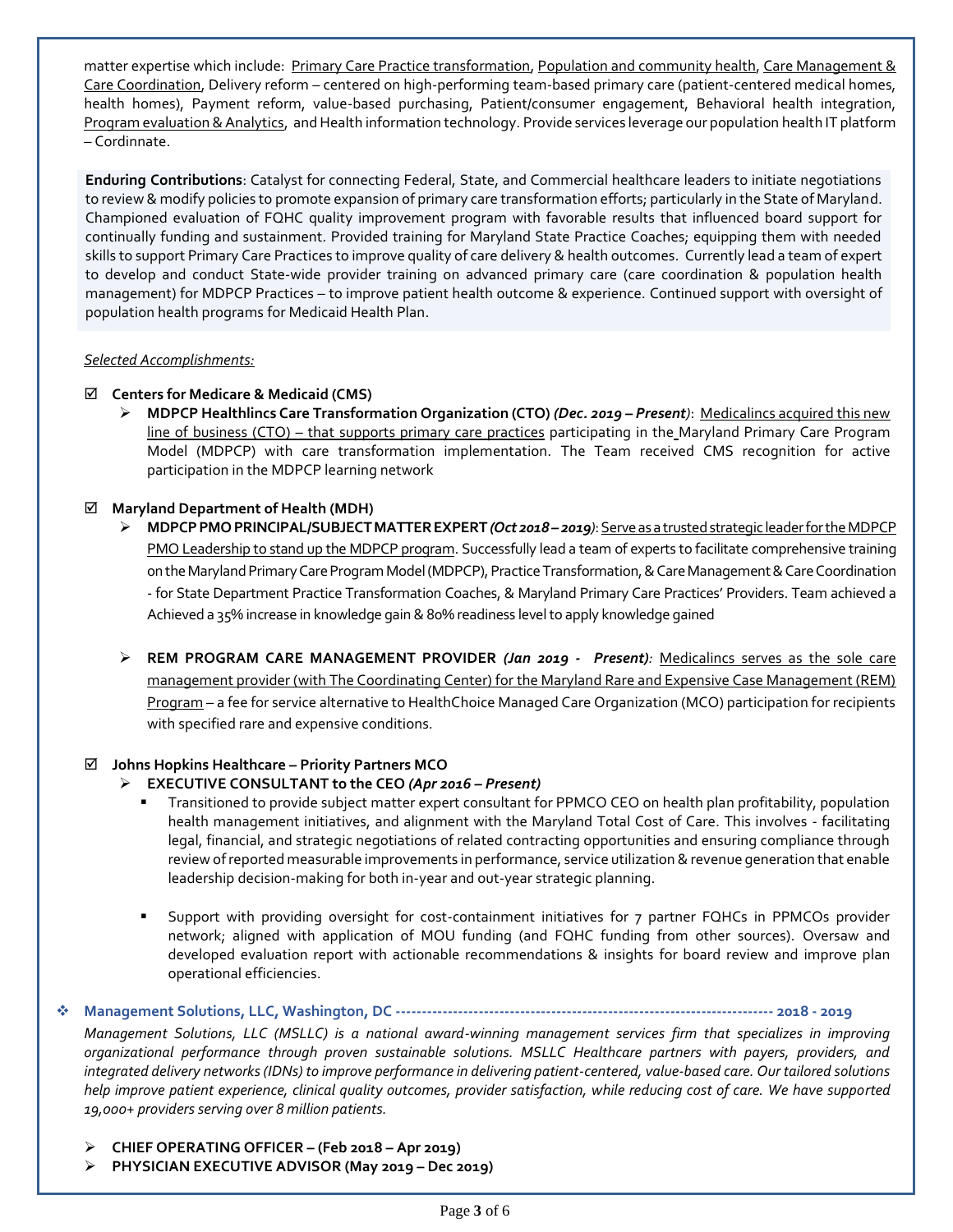#### ➢ **EXECUTIVE VICE PRESIDENT, HEALTHCARE (Jan 2018 – Apr 2019)**

Joined executive team and charge with leadership & growth of the healthcare practice, and soon after appointed Chief Operating Officer to lead corporate-wide operations transitions and oversee the planning, organization, implementation and coordination of corporate-wide services and related lines of business including: budget, staffing, training and education, services and facilities.

**Enduring Contributions**: Created well-defined organizational priorities and governance structures, and a strong division corporate culture that embraces challenges, adapts flexibly to environmental changes & barriers. Instituted performance and quality metrics that tied to operational efficiency improvement. Established a new product line (Care Transformation Organization - CTO) serving the State of Maryland to improve primary care delivery for the next 8 years (2019 – 2026). *CTO is like an ACO – it is a new type of entity that hires and manages an interdisciplinary care management team capable of furnishing an array of care coordination services to Maryland Medicare beneficiaries. Our interdisciplinary care management team provides care coordination services such as: health and nutrition counseling services, behavioral health specialist services, referrals and linkages to social services, and support from health educators and Community Health Workers (CHWs) that support patients with addressing social needs.*

#### ❖ **Johns Hopkins Healthcare: Priority Partners, Glen Burnie, MD --------------------------------------------------------- 2014 - 2016**

*Priority Partnersis a \$1.7+ billion revenue MCO (the largest Medicaid MCO) authorized by the State of Maryland to provide healthcare services for about 300,000 Medicaid beneficiaries with a vast provider network which includes seven Maryland FQHCs. PPMCO Administration comprises of about 30 administrative staff and is supported by JHHC Operations, Information Technology, Quality Improvement, Enrollment & Billing departments.*

#### ➢ **SPECIAL PROJECTS DIRECTOR (OFFICE OF THE CEO)** *– 2014 – 2017*

Served (full-time, then part-time) as Special Projects Director – directing development & implementation of comprehensive health plan business strategies & population health programs designed to maximize State-reimbursement, cost-savings, and meet regulatory requirements - TJC, CMS, DOH.

**Enduring Contributions**: Catalyst for creation of a cohesive, well-functioning population health management model with outstanding credibility. In collaboration with MCHS leadership, supported with implementation of FQHC cost-containment initiative. Developed a management structure that actively seeks to provide integrated, patient-centered care through a system that optimizes both quality and costs. Established dashboarded quality metrics that help to drive continuous process improvements and operational efficiency increases. Achieved a high return on investment (3:1) while concurrently maintaining or decreasing expenses; and improving healthcare outcomes.

#### *Selected Accomplishments:*

- $\boxtimes$  Successfully oversaw operations of regional Primary Care Practice Transformation initiatives which involve Primary Care Case Management (PCCM), Value-Based Purchasing (VBP) elements, and Resource Adequacy management. Programs include: Ambulatory Intensive Care Program, ED Diversion & IP Reduction, Community Services, and FQHC Quality Improvement Initiative.
- $\boxtimes$  Championed changes to transform department integration and collaboration to address operational roadblocks, building a strong foundation for continued success into the future that created strong governance and reporting structures while promoting a culture of selfgovernance and accountability.
- $\boxtimes$  Facilitated legal, financial, and strategic negotiations of related contracting opportunities and



ensure compliance through oversight reported measurable improvements in performance, service utilization & revenue generation that enable leadership decision-making for both in-year and out-year strategic planning.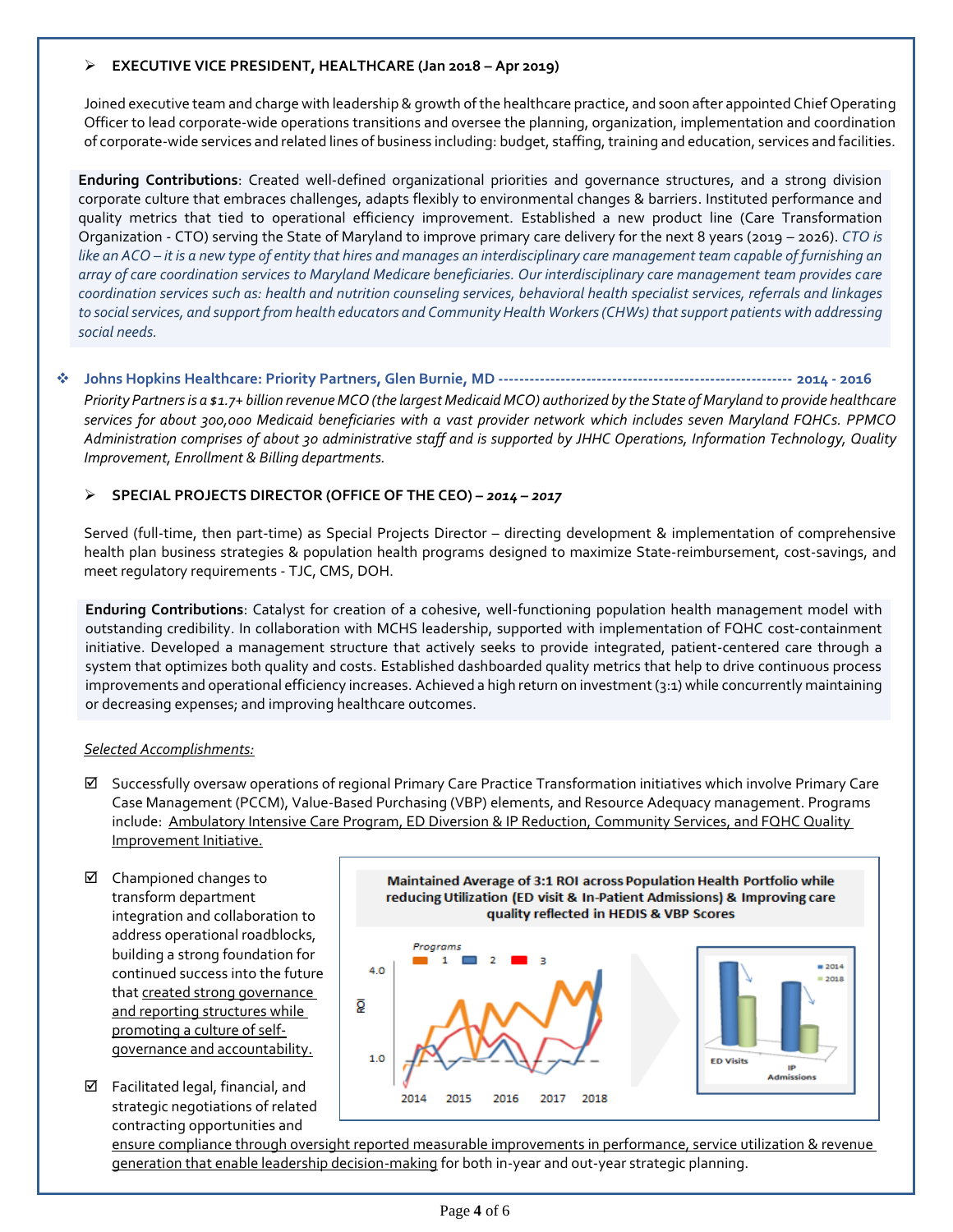#### ❖ **Patelson Clinics & Hospital, NGR ------------------------------------------------------------------------------------------------ 2004 - 2009**

#### ➢ **CHIEF OPERATING OFFICER/MEDICAL OFFICER III**

Provided patient care and - oversight, leadership & directed hospital operations and transformation of integrated delivery care model across partner health organizations – academic, research, ancillary, & community care - for a 35-Bed Hospital/Clinic (Ambulatory & OBGYN care) for a growing area of over 7,000 residents.

### **ADDITIONAL HIGHLIGHTS**

#### ❖ **Booz Allen Hamilton, Washington, DC -----------------------------------------------------------------------------------------** *2015 – 2017*

#### ➢ **HEALTHCARE SUBJECT MATTER EXPERT (across HHS, VA & DHA markets)** Hand-picked to serve as a Managing Consultant at Booz Allen – to offer expertise to public agencies leadership (CMS, VA, MHS) in development and execution of strategic plans on care models transformation across in- and out-patient settings.

**Enduring Leadership Contributions**: Catalyst for strategic planning for business growth. Leveraged professional network and expertise in payer-provider population health transformation initiatives to win contracts which are currently ongoing. Notably secured & implemented VA Community Care \$100M 5-year term award; and ensured continued staff retainment beyond base year for CMS CPC+ contract.

#### *Selected Accomplishments:*

- Growth & Development: Led development of technical approach for multiple proposals worth over \$200M total actual/potential revenue stream in 18 months across healthcare markets; and help to set up delivery team.
- $\boxtimes$  Faculty Lead, CMS CPC+ Initiative National Learning Network: Led faculty of 25+ Subject Matter Experts in collaboration with CMS leadership, to facilitate successful implementation of CMS national advanced primary care medical home model
- $✓$  **SME VA Community Care Project:** Led multidisciplinary VA project teams, across the VA Health Care Delivery System to standardize & optimize VA enterprise-wide business processes to stand up a Community Care Network
- $✓$  **SME Primary & Specialty Care Access, DHA HRO PIO:** Provided subject matter expertise for DHA, supporting Leadership Advisory Boards with knowledge of industry best practices, and policies, to guide optimal solutions.

#### ❖ **Kaiser Permanente, Rockville, MD ---------------------------------------------------------------------------------------------** *2013 – 2014*

#### ➢ **STRATEGIC PLANNING PROGRAM MANAGEMENT**

Provided oversight of telehealth services operations; and highly visible, multi-faceted (moderate to complex) capital projects across out-patient, acute care, and in-patient settings -- contributing to 20% growth in Telehealth solutions and related expense reduction of \$5 million over 11-month period and a 15% improvement in efficiency delivery services within the Kaiser system in FY 2013.

#### ❖ **Southside Community Services Board, South Boston, VA ----------------------------------------------------------------** *2006 - 2013*

#### ➢ **PROGRAM/CASE MANAGEMENT (Public Health Expert)**

Managed coordination of Community Services experience overseeing behavioral health case management service delivery for patient population served (over 300 patients). Provided initial and annual case management assessment, developed care/intervention plans, and monitored patients periodically while coordinating referrals for needed medical and social services. Ensured adherence to regulatory requirements including TJC, CMS, DOH through risk-averse documentation; & internal department reviews coordination to ensure compliance. Resulted in 5-year "pass" on site audits.